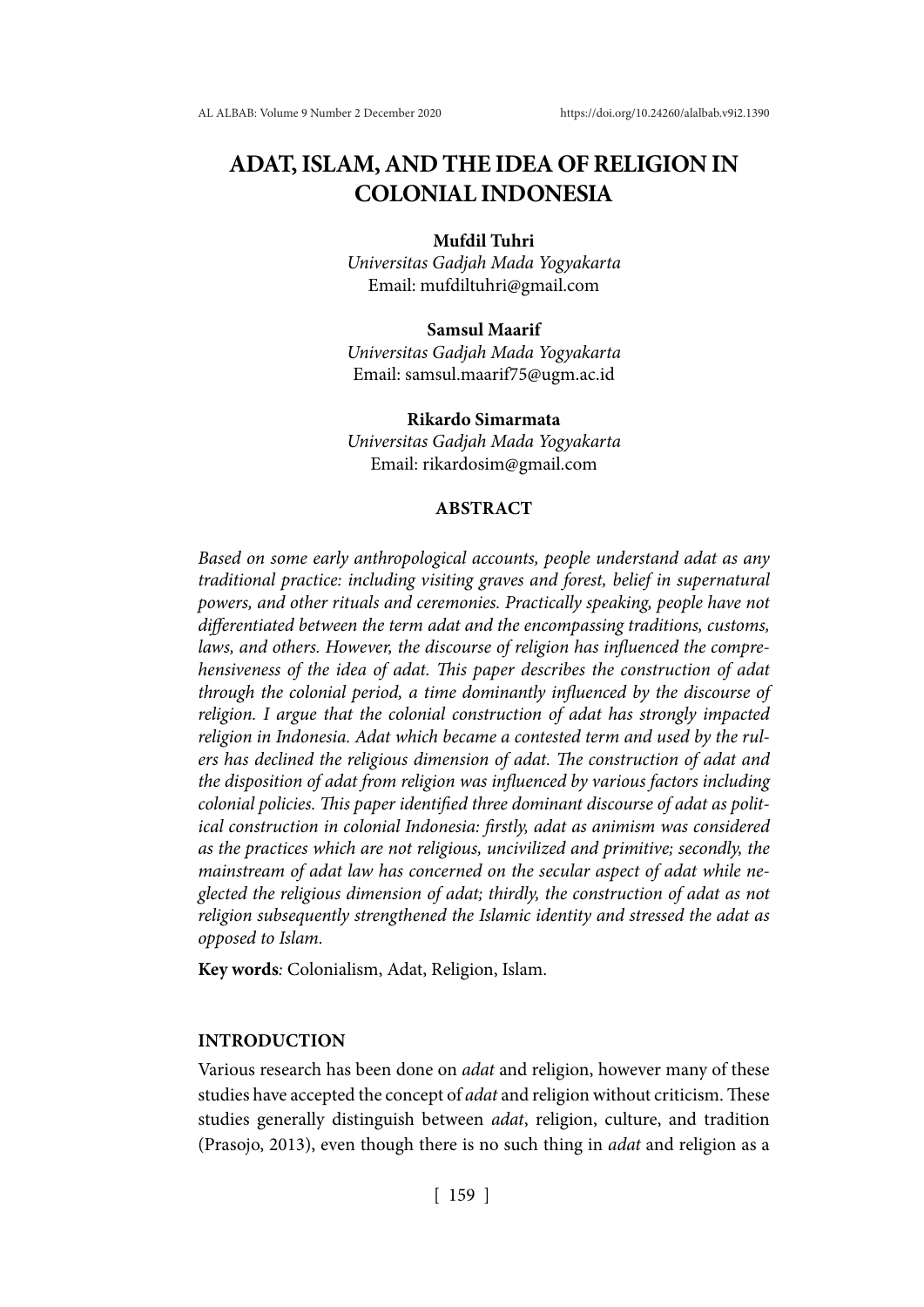lively practice (Bowen, 2003). In the Minangkabau community, people do not distinguish between practices referred to as *adat* and religion. For instance, the modern day practice of adat and Islam in Minangkabau shows that they do not even distinguish between the two. How the Minangkabau traditional practice perceive their *adat* includes law, morality, customs, etiquette, ceremonies, dress, art, songs, and dances as well as pre-Islamic Hindu-Buddhist and Animistic Beliefs (Benda-Beckmann & Benda-Beckmann, 2013). Despite a large number of both historical and anthropological works on the discourse of *adat* and religion in Indonesia, a number of questions remain concerning Indonesian indigenous-state relations. This paper intends to problematize the idea of Islam as religion through historical construction of *adat* in Indonesia. This paper focuses on efforts to trace the idea of *adat* in the colonial political construction that has invalidated the religious dimension of *adat*.

To look at the colonial construction of *adat* and its impact on religion, I will use the genealogy theory of religion, which has been reified through history. tThe word "religion" is rooted in western essentialism towards the idea of monotheistic tradition. Smith mentions that religion was reified in modern history in the Christian tradition in the West in the 17th century. Historically, what was initially called religious (*religio*) in the first century has been disqualified since the term religion was taken over by Christianity (Smith, 1962). The reification process occurred because of the dominant power in the church that separates the tradition of a perverted Christian community without it being considered heretical. Consequently, whoever practices beyond this limitation will be labeled as a pagan, an infidel, a heathen and so forth. Based on this concept, the world religion paradigm sees religion as a practice which requires the hierarchical relation between God, humans, and nature. In addition, religion is rooted in the concepts of "belief" which become the dominant ideology and simultaneous suppression of traditional cosmology (Asad, 1993). In addition, he conceptualizes religion as a constructive term derived from colonial Europe in order to complement the ideological and political agenda where capitalism could thrive. The product of the discourse of religion is the essentialization of the world religion paradigm.

In the context of Indonesia, the idea of religion as historical construction can be analyzed through the construction of Islam as religion. Based on this theory, I would like to find the historical contingencies of *adat*, where *adat* developed as a conceptual system. *Adat* is neither a descriptive nor an analytical term, but a prescriptive and normative one. *Adat* is a point of contention between different sets of actors. *Adat* just like other folk categories (*religion, din, mana, tao, dharma, agama)* should not be taken as a conceptual tool, but ought to be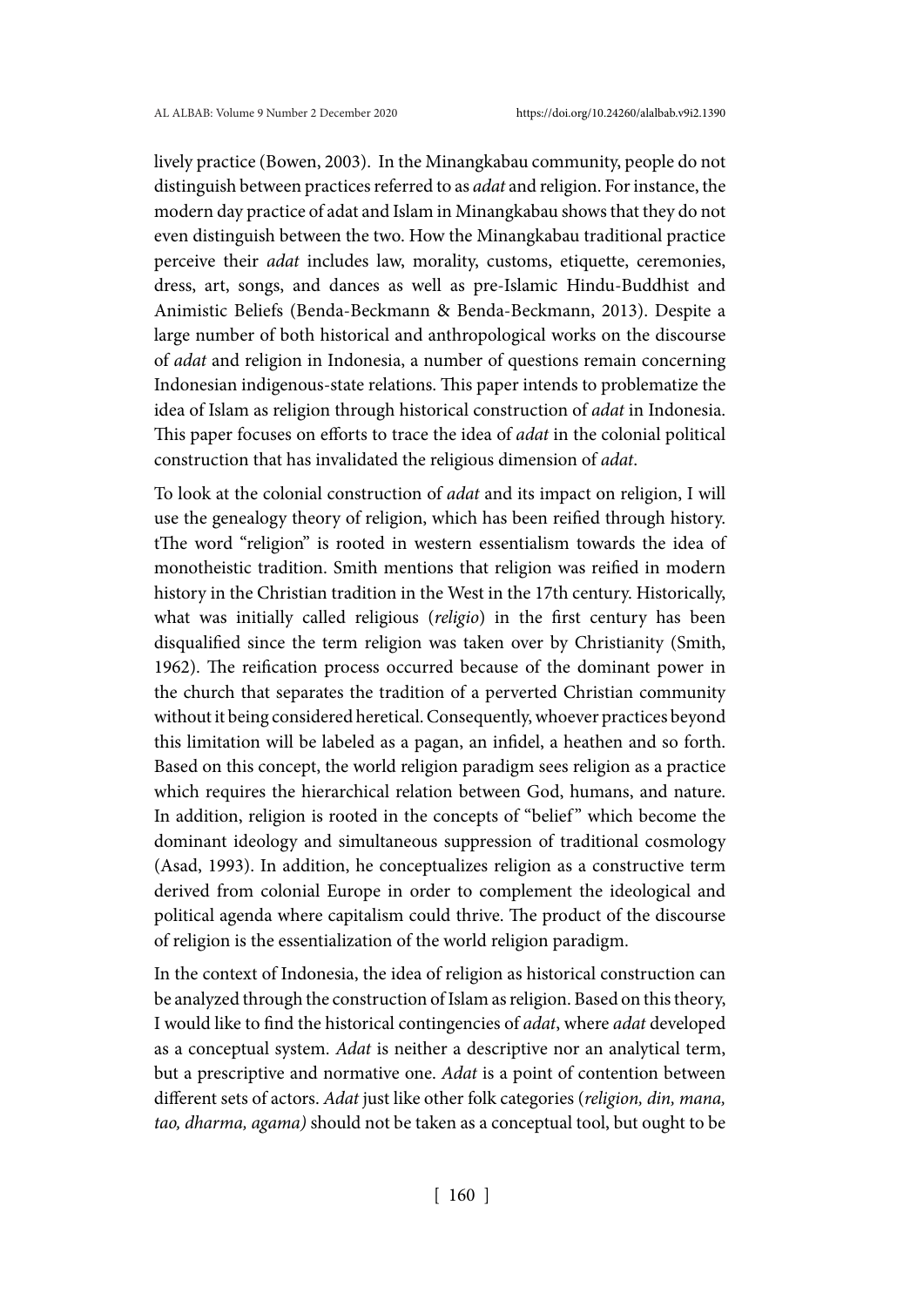the object of analysis instead (Benda-Beckmann & Benda-Beckmann, 2013).

This paper is based on the concept of religion as a way of relating: how human beings relate to their fellow humans including the living and the dead, and other beings: animals, plants, forests, mountains, rivers, and invisible beings such as gods and spirits. I argue that religion is from the perspective of indigenous religion paradigm (Maarif, 2012). Religion includes many aspects of everyday life. As an everyday practice, religion in which people relate to "others" encompasses elements of everyday life including politics, economics, agriculture, rituals, and more (Maarif, 2012; Pati & Ma'arif, 2016). Based on this understanding, I argue *adat* as religion encompasses the cosmological characteristics of indigenous religious practice, which also has an intimate connection between land, sacred places, their knowledge, and also the rituals they continue practicing. Furthermore, from the perspective of indigenous religion, understanding *adat* can be also considered as religion which encompasses whole aspects of practice, habit, and tradition that are consciously practiced in society.

# *ADAT* **AS "TRADITIONAL" PRACTICE**

We do not know when Indonesian people started using the word *adat* in the sense of "traditional practice" or when they actually chose to label their own traditional practice as *adat*. It seems that *adat* developed along with the beginning of the influence of Islam in the archipelago. As a daily practice, *adat* has been predominantly known by Muslim societies (Crawfurd, 1820; Marsden, 1811; Pires, 1944; Raffles, 1830).

It is worthily considered that the sources that explain this traditional practice have been noted by Western scholars during the colonial period. Here, I use ethnographic examples from Sulawesi to show where the supernatural/natural distinction misled Europeans trying to understand and portray a pre-colonial Indonesian cosmology. Aragon's account of pre-colonial traditional practice of the people in Tobaku highlanders is an apt example. As he writes:

*"Before Dutch colonial intervention in the early 1900s, the social world of Tobaku highlanders in Central Sulawesi included recently deceased relatives (kiu), deified ancestors (anitu), spirit 'owners' (pue') of resources such as land, and dangerous beings in the forest (seta) who were best avoided or appeased with offerings. These beings, however, were not usually mysterious to Sulawesi people. Villagers could explain their basic habits, specify the human transgressions that elicited retribution, and note empirical signs (sounds, sightings) of their perceived existence. When misfortunes occurred, people usually had a good idea what was amiss,*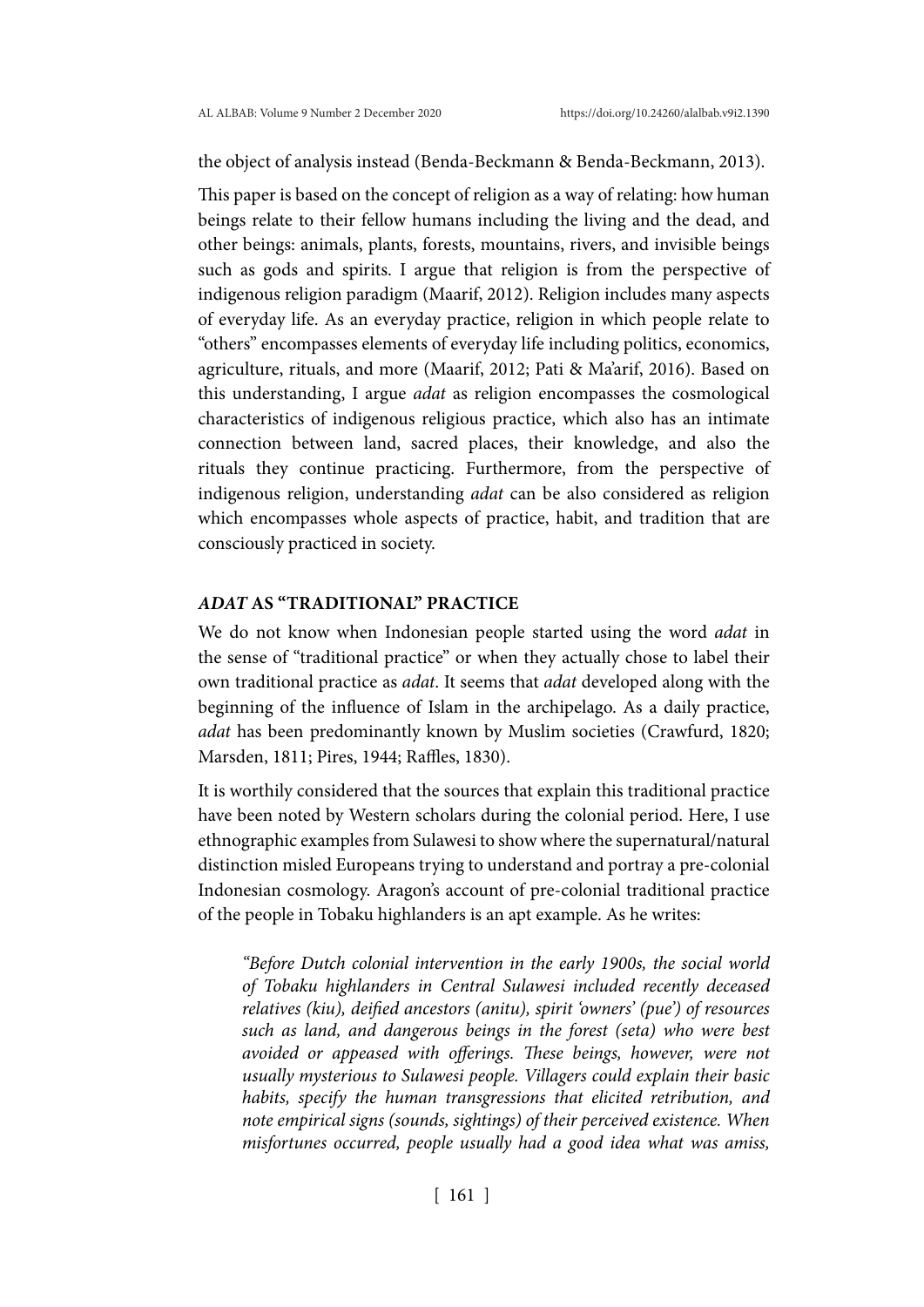*and who had erred. If there was any doubt, a religious specialist (tobalia) was asked to intercede and determine the causes and solutions. In short, while dead relatives and 'owners' of the land were recognised as different in their abilities from living villagers, they were not seen as transcendent (one Western connotation of 'supernatural') but, rather, immanent and interactive in a seamless cosmos. In the pre-Christian Tobaku cosmology, many powerful entities are understood the way we understand the moon's periodic invisibility. Even though the moon often cannot be seen by day, we still know it is there. Additionally, beings that appear differently to Tobaku people under different circumstances are analogous to our understandings of chameleons, or caterpillars and butterflies, which appear variously according to environment or during different life stages. For example, angry ancestors in Central Sulawesi can appear as rats and consume an entire crop planted by their descendants who transgress ancestral rules of behavior. The transformation of living relatives into ancestor spirits into rats is never portrayed as miraculous or 'not natural'; rather, these transformations are the way of the universe. In short, the natural vs. supernatural distinction corresponds to no indigenous categories in the Tobaku area or, probably, in the entire Indonesian region (Aragon, 2003: 133).*

Regarding some of the practices described, it shows that in the past, people had their own practices and traditions. However, various traditions and beliefs as a fixed category referred to as religion, culture, tradition and customs in the archipelago. The traditional practices of the people covering all elements recognized as a daily activity by the community. As stated by Tylor in *Primitive Culture,* all of the human activity or traditional practice of the ancient people considered as culture includes knowledge, belief, art, morals, law, customs and any capabilities and habits acquired by man as a member of society (Tylor, 1871:1).

It would appear that it has been a long time, the people of the archipelago have practiced their traditional practices. Sometimes, the people had no reference to each category in terms of definitions, perspectives, and as a normative concept until the coming of the western conception long after the period of pre-colonial. *Adat* included any practices of Indonesian society in the precolonial period encompassing tradition, custom, and practices developed at that time. People called those as *adat* as well as they called it as tradition, religion, customs, and so forth. In this sense, I argue that such practices of pre-colonial tradition are called traditional practice. However, it does not mean refer to old practice but used as the strategic essentialism to identify the people's practices at that time.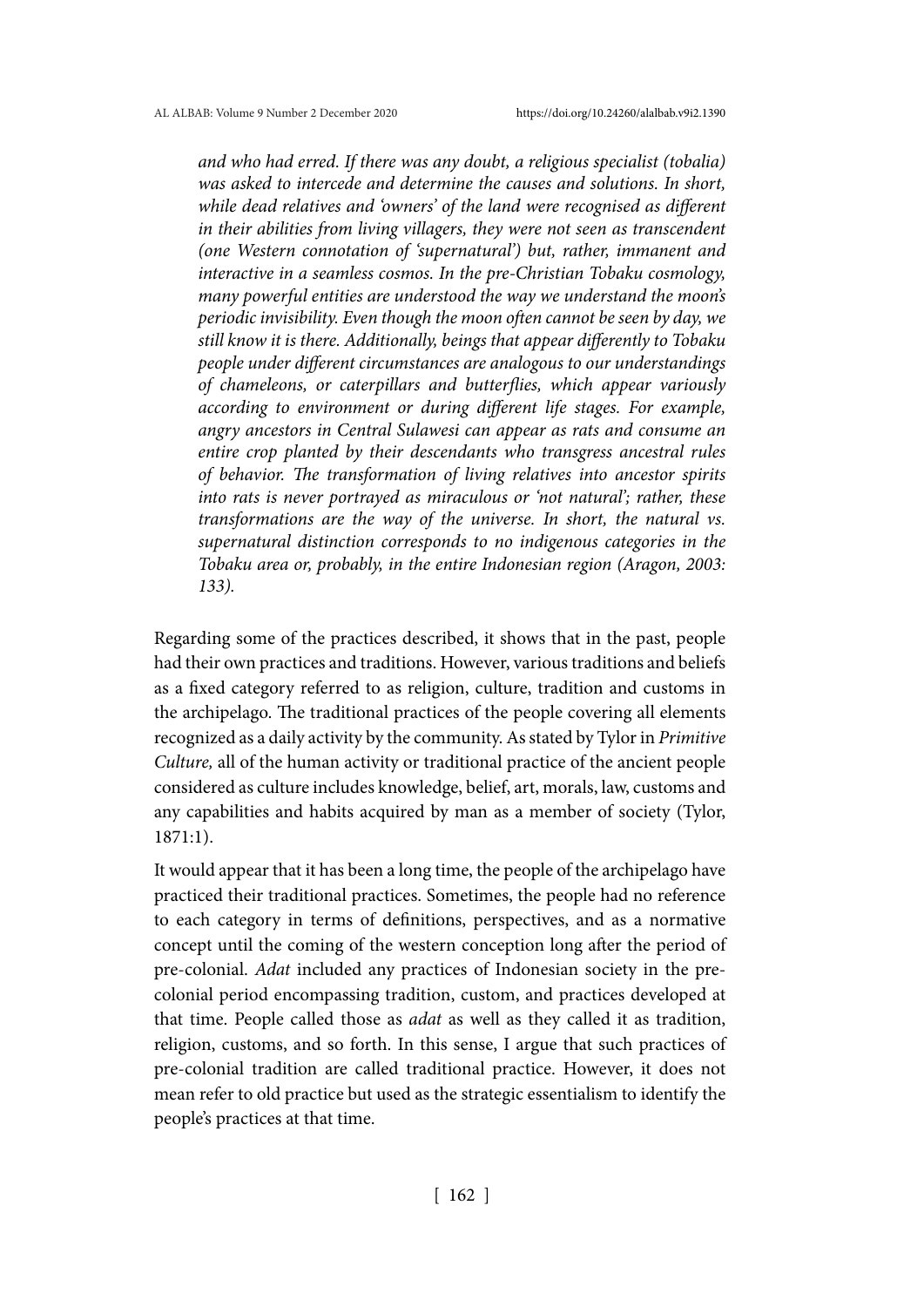## *ADAT* **AND ANIMISM**

In the early 1800s, the Dutch held control of almost the entire archipelago. In the beginning, the discourse on *adat* related to the enactment of customary law applied to the Indonesian people. Contextually, such customary law was not contrary to public or social interests (Soekanto and Soekanto, 1981; Sudiyat, 1985; Wiranata, 2005). Between 1830 and 1870, it was known as Forcing Cultivation (*Cultural Stelseel*). This policy was in the hands of Governor Van den Bosch who was authorized by King Williem. The Dutch colonial and economic policies gained momentum in weakening village communalism in Indonesia and stifling traditional power.

After forty years of colonial occupation in Indonesia, people's lives were significantly impacted, specifically with the decline in social life as a result of economic stagnation, crop failure, livestock disease, and starvation (Gouda, 1995; Kodoth, 2002). As a criticism of previous policy, the Dutch government began to formulate a policy that was oriented towards the private interests of colonists. It was issued as the Liberal Policy of 1870. This policy can be considered as a more moderate policy and began to shine attention on the interests of the colonies. This momentum initiated interest from many Dutch people into local people's lives. They began to require research regarding laws and traditions of the people. On the basis of this interest, the strengthening of colonial attention to its colonies led to the Dutch concern in regulating the laws regarding land. The laws that were quite influential at this time were related to the rules regarding agrarian law.

In 1870, it was known that this liberal period gave the capitalists entry into space in the economic heart of rural farmers (Benda, 1958a). An important moment began with the birth of the Dutch Agrarian Law in 1870. This law adhered to the principle of the *domain verklaring*, confirming state ownership of customary land (Rachman, 2011). The Agrarian Law of 1870 declared that all land that could not be proven to be individual private ownership, based on Western colonial law, was to be considered a domain of the state, called "state land." Based on this law, various concessionary rights for plantation/estates were given to foreign corporations for operation on lands claimed as stateowned property.

Various tendencies gave space to the Dutch to begin intervening in the social life of the community. Entering the 19th century, the deepening of colonial penetration started the first religious mission in the Dutch East Indies. The spread of liberal colonialism in the 19th century prompted the government to deeply introduce more information about the Netherlands culturally and politically. In 1870, new administrators came to power influenced by socialism and idealism, along with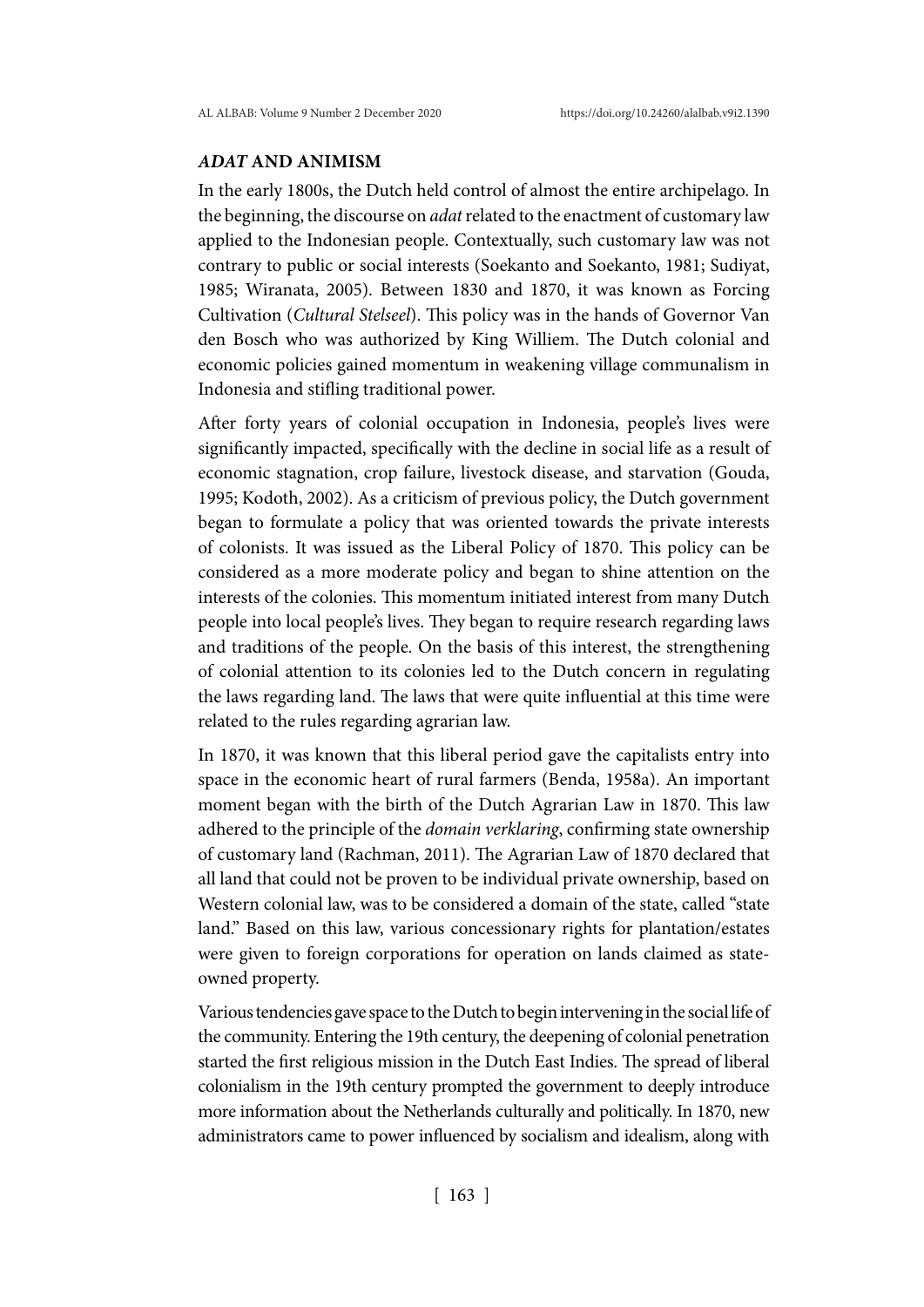the reorientation of religious-based political parties. In 1888, the position of the old conservatives was replaced by the power of an alliance between the antirevolutionaries, the Calvinists, and the Romans who were narrower than their old allies, the liberal party, who later formed a new Christian party as the right wing to confront the left-wing secularist group (Furnivall, 1944). This period was later known as the period of Dutch Ethical Policy.

In the early 20th century, Ethical Policy was promoted by right-wing politicians in the Netherlands. Ethical Policy was marked by the victory of the right wing of liberalism in the Central Government of the Dutch East Indies. The Christian party gained power. Around this time, various policies became colored with a spirit of love or religious zeal. The Indies Government also began to position itself as a defender of moral responsibility (Furnivall, 1944). With the spirit of moral responsibility, Queen Wilhelmina conveyed the Dutch debt and ethical responsibility to the people of the Indies in her annual message. This Ethical Policy was then realized in three policies, namely *educatia* (education), *irrigaties* (irrigation) and *emigratie* (migration) (Niel, 1960). The Ethical Policy highlighted the need to make native welfare the main concern.

The importance of *adat* in the Dutch colonial political discourse began to strengthen from the beginning of this Ethical Policy. Various patterns of Dutch politics encouraged the dynamics of the construction of *adat* in this colonial period. This Ethical Policy was closely related to the interests of the Dutch to control their colonies. Francis Gouda has linked Ethical Policy with the emergence of social liberalism along with the social policies which were won by social liberalism in the Netherlands (Gouda and Zaalberg, 2002). Gouda discovered an Ethical Policy as an initial mission to promote culture in the days of the colonial government. At this time, culture became more prominent as a policy field (Gouda, 1995). Beside the cultural policy, religion as a part of people practice also became a more dominant concern.

Several indigenous research projects were initiated at this time. The research on *adat* equips the colonial state with categories and own knowledge that was used in running the government (Jones, 2013). At this time, *adat* was defined in the Encyclopaedia of the Dutch East Indies as a habit and practice that guides every aspect of indigenous life: social relations, agriculture, care, sick people, judicial arrangements, ancestral worship, burial of dead people, popular games and entertainment, etc." At a glance, this concern for colonized people shows that the Ethical Policy was involved in many aspects. This Ethical Policy gave rise to the idea of defining *adat* as part of a cultural project. However, the far-reaching impact of this Ethical Policy also involved other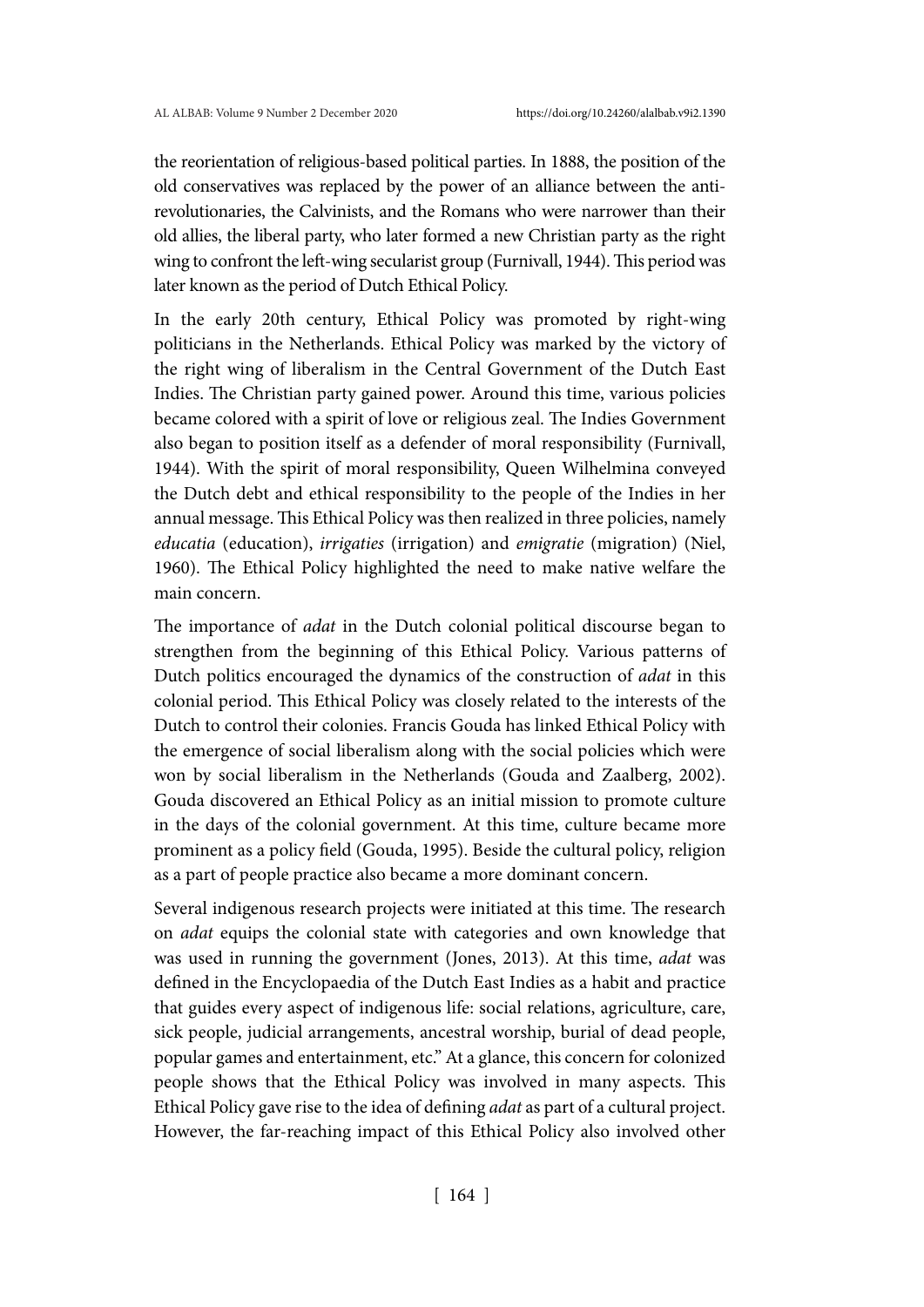aspects, especially initiation to manage with a more civilized approach.

The backdrop of this transformation was the Ethical Policy initiated by the Dutch government and carrying the banner for the improvement of native people's welfare, the promotion of Christian missions, decentralization, and the expansion rule over islands outside Java (outer possessions) (Risa, 2014). At that time, Dutch Colonial Administrators nurtured optimism by eliminating the pernicious influence of Islam by spreading Christianity instead. Obviously, the Dutch government looked upon the presence of missions in the Indies with complication. On one hand, European mission societies were permitted to proselytize non-Muslim populations as a means to curb the advance of Islamization. On the other hand, Christian proselytization remained forbidden in Muslim areas, for fear of arousing anti-colonial sentiments.

The inclusion of this religious mission brought new hegemony in the religious tradition that developed from colonial rule in the Netherlands at this time. Religion, as a whole, brought by these missionaries became problematic. New categories began to differentiate the status of the people based on their beliefs and traditions. Here, a missionary and an anthropologist, Albert C. Kruyt has contributed to spread the idea of animism. Through his studies on local people in Sulawesi, Kruyt replaced the pejorative term *alfuru*, previously used to describe the non-Christian, non-Islamic islanders of the eastern half of the Dutch East Indies. Kruyt identified the religion of the highlanders as animism and produced a number of theoretical works that placed it within a wider evolutionary framework. Kruyt differentiated the Islamic coastal peoples from highlanders on the basis of their religion even though they both shared many of the same animistic beliefs. Kruyt's definition of animistic religion necessarily placed Christianity and Islam as its standard ideal of what so called as religion (Kruyt, 1906).

Kruyt's position can be considered as an important momentum in influencing the colonial administrator on understanding of traditional practices of people. Through the idea of animism, Kruyt understands religion as a set of rules originating from the idea of the existence of God. Kruyt's original contribution to the debate was made in a lengthy comparative study called *Animism in Indischen Archipel* (1906), published just after the military incorporation of Central Sulawesi in the Dutch East Indies. It is combined with Wilken's two paradigms, linking the four stages of social evolution to a parallel religious evolution from pre-animism to animism to spiritism to Christianity. Kruyt defines elements of traditional religion as "animism", namely belief in the soul. For animists, like the Toraja people, Kruyt proposed conversion to Christianity as a form of progress.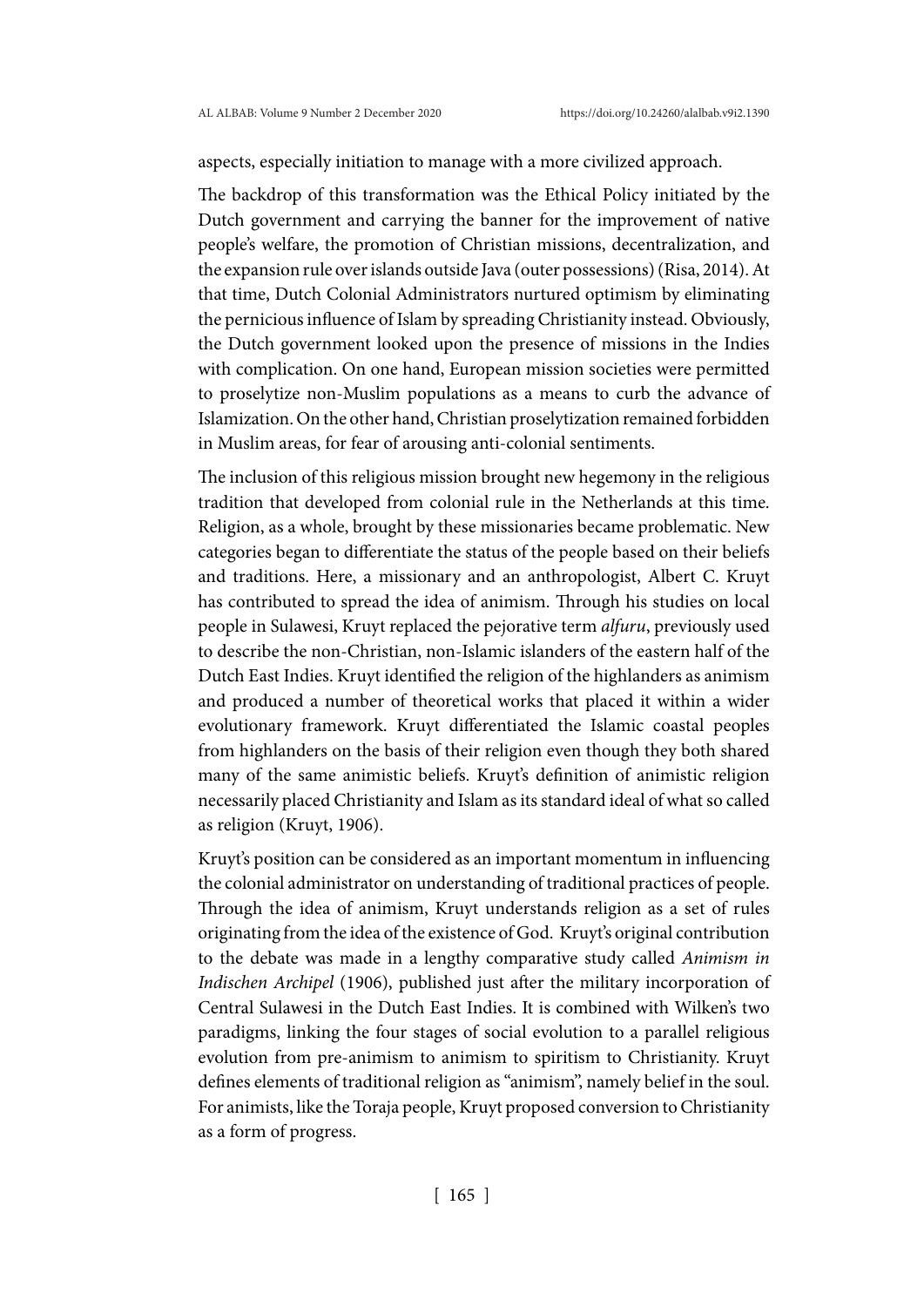This generalized view of animism with local beliefs was rapidly strengthening at this time. Not only in Torajam but also in other areas, animism was an increasingly popular term referring to practices that are commonly believed in some contexts of society. Van Dijck states:

*"Animistic beliefs were still widespread and shamanism was generally practiced. Also, Buddhist and Hindu notions, introduced from Java, had not lost their attractiveness. Observance of Islamic rules and obligations was low, and, as we shall also observe elsewhere, those religious Islamic officials who did function in Minangkabau society had only a poor knowledge of Islam" (Dijck, 1984:9)."*

Therefore, the domination of world religion introduced by Kruyt at this time confirmed the position of *adat* which was increasingly separated from religion. In the dominant discourse, the practice of *adat* was no longer considered to have a religious dimension. Discursively, in the context of the above policy, revitalization of *adat* was thus interpreted as an effort to modernize and Christianize *adat*. Some post-colonial perspectives place Christian conversion in the colonial period as antithetical to the "real" religion of indigenous inhabitants. In this momentum, defining *adat* as secular was needed for missionaries to intervene and Christianize *adat*.

Because of the emerging idea of animism which regards *adat* as primitive, tribal, and uncivilized, *adat* as identical with animism shows no element of religion. *Adat* is regarded as an old tradition that was inherently integrated in society before Islam. Islam was always opposed to *adat*. It also impacted the product of some scholarly literatures which mention the traditional practice of Muslim people. For instance, when *adat* was used as a new category, *adat* basically should be interpreted in other terms which are considered parallel such as *abangan* in Java society. The term *abangan,* on the one hand, it was often categorized as a variant of Islam (Ricklefs, 2012). In Java, according to Ricklefs (2012), in the period of the 19th century, several Dutch historical sources identified differences in the practice of society, including the practice of *abangan* and *putihan*.

## *ADAT* **AS NOT RELIGION AND DISCOURSE OF** *ADAT* **LAW**

Attention among the colonial people at this time was related to legal affairs and legislation which came to be known as *Adat* Law. In an effort to formulate *Adat* Law, colonial administrators faced initial polemics about the relationship between *Adat* Law and religion. The initiator of *Adat* Law in the early days accepted the categorization formulated by Van den Berg, known as his theory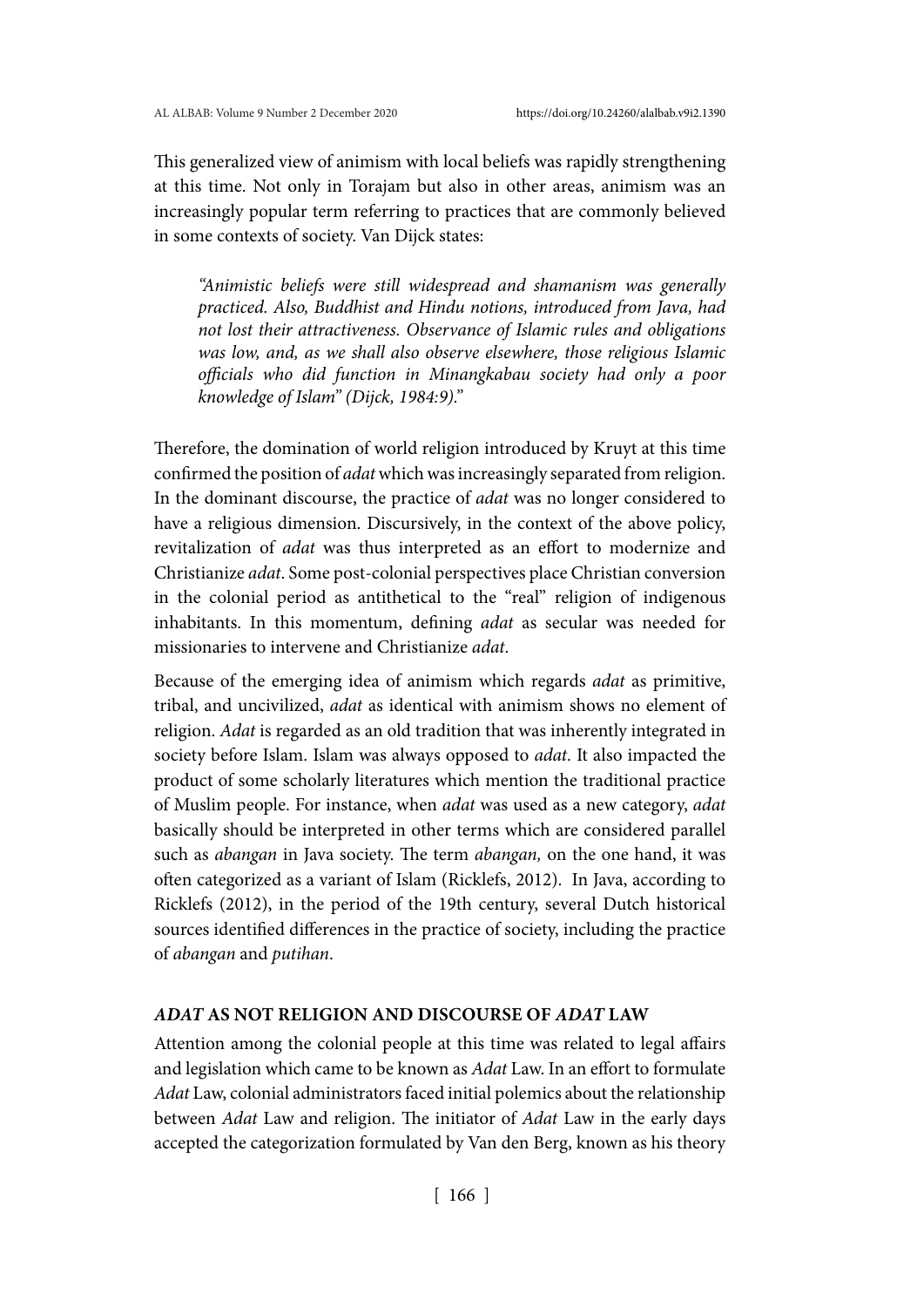of *receptio in complexu*. Van den Berg and others took an extreme position when they held, "it is generally accepted that the family and inheritance law of the population of Java and Madura who have accepted the Islamic faith is governed by Mohammedan law (syara')" (Berg, 1892). Van der Berg maintains the view of Islamic law with deviations so that it was not "Indonesian law with irregularities." In this case, the concept of *Adat* Law is the same as religious law.

The polemic context for *Adat* Law above shows initially, there was no clear consensus regarding the connection between *adat* and religious law. In the theory of *reception in complexu*, Van den Berg stated that *Adat* Law was the same as religious law. This meant asserting that *adat* and religion are not separate. *Adat* law was part of the religious law itself. This polemic about *Adat* Law was characterized by problems in defining religion and *adat* that have not been completed. The theory of *reception in complexu* was opposed by Van Vollenhoven. According to him, from the beginning, people had distinguished between *Adat* Law and religious law. Therefore religion and custom were separate. *Adat* that were widespread were then drawn by the legal element. These legal elements are also distinguished from Islamic law. Therefore, Vollenhoven often mistakenly views that *adat* and religion are the same (Vollenhoven, 1918). Vollenhoven believes that the *adat* in question was *adat* which has legal consequences. According to the historical account, Vollenhoven basically continued the tradition of *adat* studies which had been initiated by Snouck Hurgronje in *de atjehners* (Benda, 1958a). Therefore, Van Vollenhoven called this *Adat* Law the term *adatrecht* (Vollenhoven, 1918)*.*  The initiative carried out by Van Vollenhoven was caused by the difficulty to separate between *adat* and law. So as to make it easier to find *Adat* Law categories, an attempt was made to recognize *adat* with legal consequences and separate it from *adat* without legal reasons. Van Vollenhoven first initiated the term *adat* in 1901. A*dat* as the science of *adat* Law first began in the early 20th century and when the Dutch government had an interest in carrying out Ethical Policy.

Van Vollenhoven deserves to be appreciated for his efforts to maintain *adat*'s legacy. Van Vollenhoven's efforts were commendable and the influence of ethical principles helped, for the *adat* proponents appeared to be more sympathetic to Indonesian discourse of law, and more knowledgeable about local cultures, than those who favored unification (Lev, 1985). However, Van Vollenhoven reduced the comprehensive aspect of *adat*, especially in matters relating to religious dimensions. He only sees *adat* in the view of Law that contains sanctions. While reducing *adat* in relation to the noble beliefs and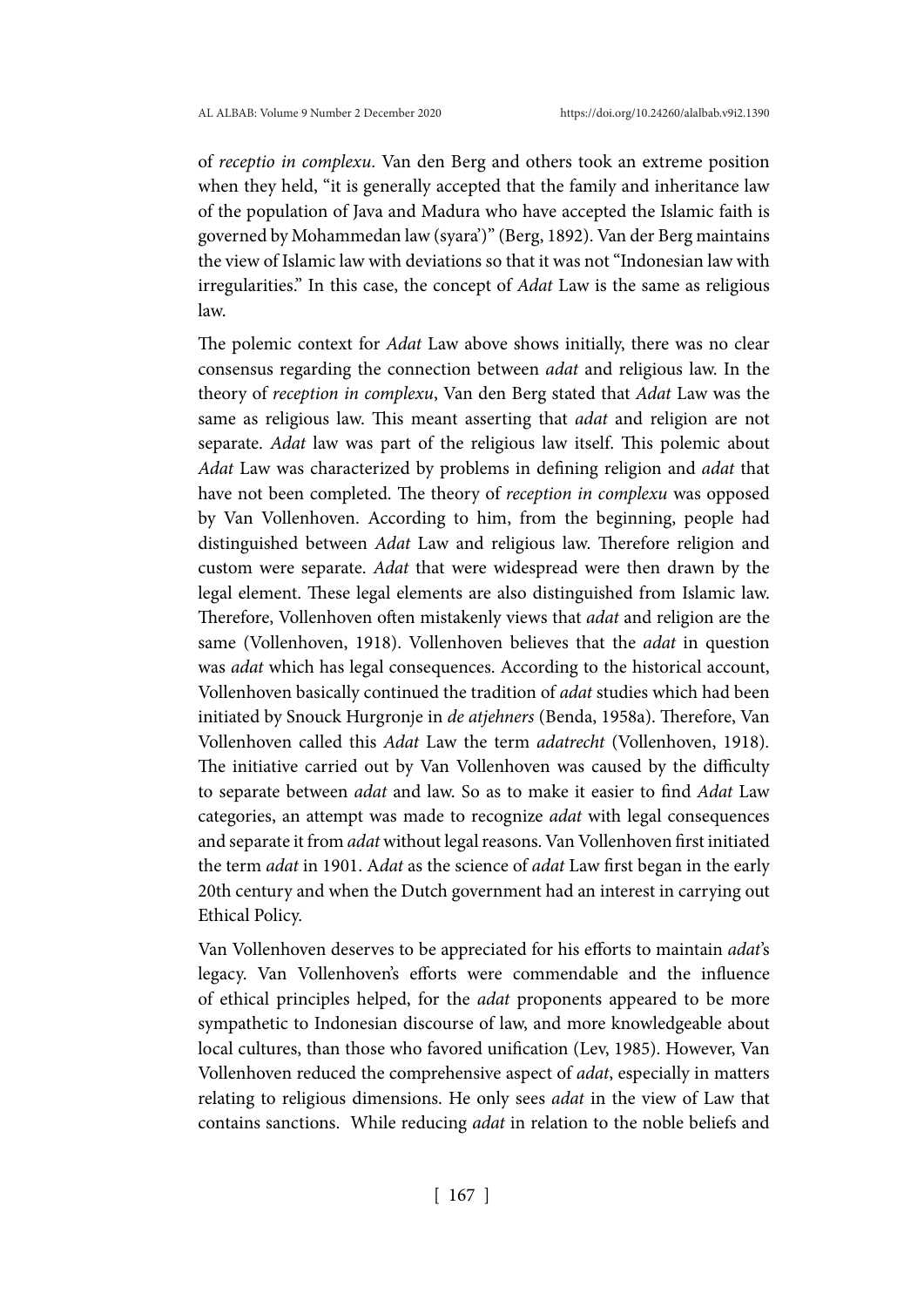traditions of the community at that time. Van Vollenhoven's opinions were based on the concept of Western law, where anyone who violates order or law will be sanctioned. The strong influence of Van Vollenhoven which constructs *adat* was basically also a continuation of the mission of the modern state which threatens local history, imagination and law. Above all, according to Burns, this Dutch colonial policy project had an interest in making customary law in order to conquer the kings of the archipelago at that time (Burns, 1989; Lev, 1985).

The essentialization of *Adat* Law looks at the position of customary rights, namely the legal dimension relating to *Adat* Law. This term was known as *beschikkingsrecht* from Van Vollenhoven and his student Ter Haar (Haar, 1962). This term later emerged as an important part of the talk about *Adat* Law and agrarian law. Separation of religion from *adat* deserves to be traced from colonial times. The dominant perspective that sees *adat* as different from religion gives birth to a twofold consequence. First, it created a new category, "tradition" which previously did not contradict the category of "religion" but was caused by "administration", with reference to that which came under the authority of the colonial state. Second, the explanation above has shown that the first impact of *adat* after being reduced by missionaries was that *adat* will become an old and primitive tradition. It separates *adat* from the nature of its religiosity. *Adat meaning* as the traditional practices that are different from this category of religion, considered as animism. Subsequently, when *adat* becomes a habit, essentially, this habit was reduced again as an old habit. Then, by itself *adat* refers to *Adat* Law that was contrary to religious law.

At this time, the *adat* construction, which increasingly alienated religion in the *adat* category under Dutch Ethical Policy, was mutually related. By strengthening the position of *Adat* Law for the non-Islamic peoples among whom the missions had been granted permission to work, the government worked against mission efforts at religious conversion, since these peoples made no distinction between two. This left the missions with two options: the first, to oppose the policy of indirect rule through indigenous *adat*, would have meant an untenable alliance with Islam. The second option was to embrace *adat* studies as means of defining religion in the East Indies social formation. This second option was adopted by the Ethical Theologians who utilized secular liberal social sciences in the service of missions. Their ethnographic work took place within the common framework established by *Adat* Law studies (Schrauwers, 2000).

By the time the Dutch scholars were involved in the project of religion, many cosmological concepts of Indigenous people such as knowledge, rituals,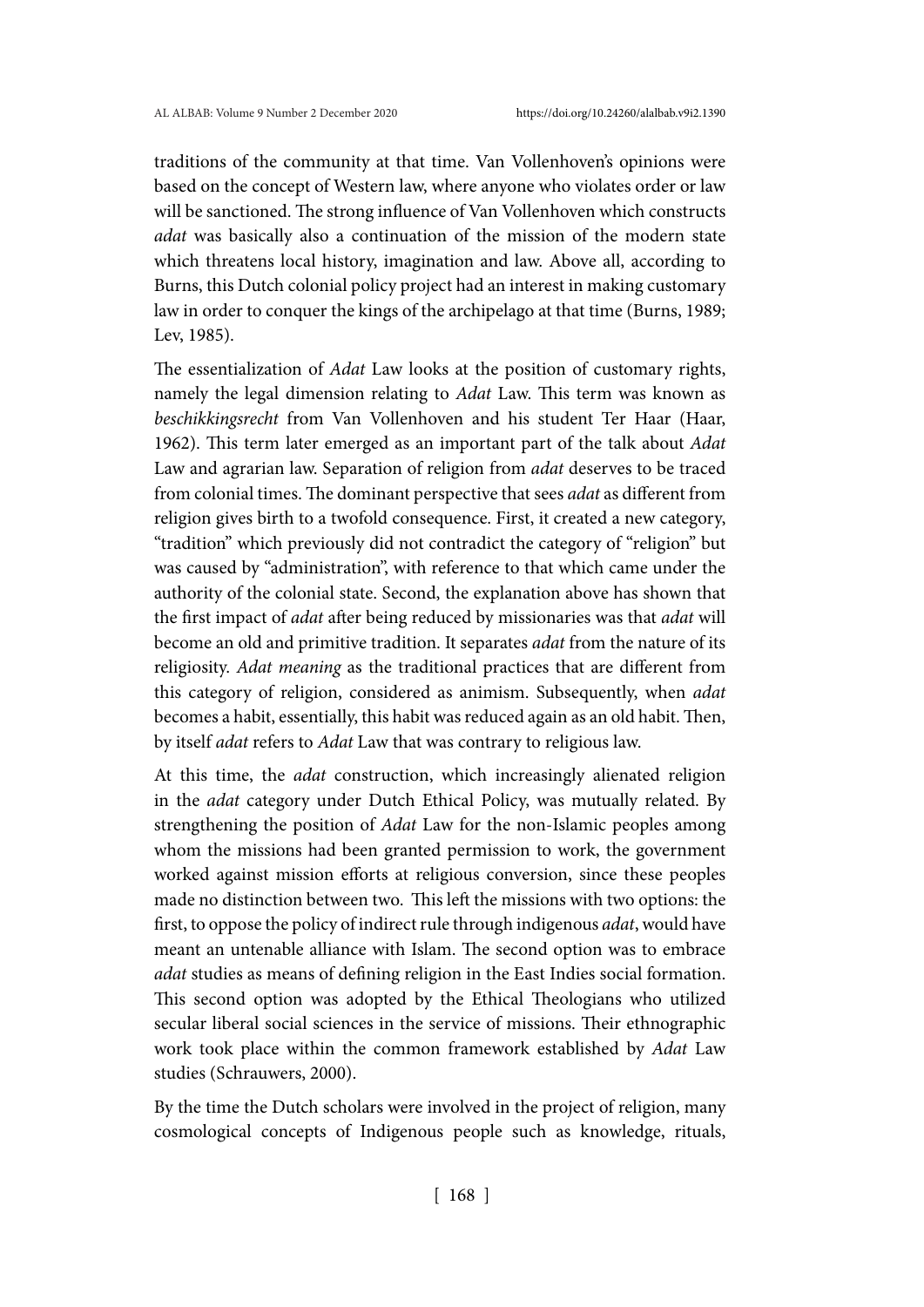practices, spiritualism had been declined. The modernization project of the colonial era that aimed at economic reform, political organization, and rural electrification set the dominant conditions within official religion. Likewise, the colonial construction of the discourse of *adat* was in the colonial interests; it also was conducted for the effectiveness of the colonial administration (Burns, 1989; Lev, 1985). By the time the colonial administrators and Dutch scholars were involved in the interest of *Adat* Law, many traditional centers of power such as courts of kings/ sultans and palaces of port-city princes had ceased to function as seats of government and places of rule-enforcement (Burns, 1989).

## **ISLAMIC IDENTITY AND THE IMPACT OF SEPARATION BETWEEN** *ADAT* **AND RELIGION**

Many scholars have contributed to the debate on the notion of *adat* and Islam both normatively and empirically (Abdullah, 1966; Bowen, 1988; Bräuchler, 2010; Budiwanti, 2013; Hanami, 2002; Prins, 1951; Srimulyani, 2010; Yakin, 2014). As a practice, *adat* and Islam as also adat and religion are not problematized by people. However, politically speaking, *adat* become more contested in the sense of how rulers perceive Muslim people according to what they practice. This appeared at the beginning of the rise of the politics of religious identity which was used to drive away colonial forces in the early 1800's. Generally, this movement appeared from traditional circles who came from rural communities (Abdullah, 1970; Dobbin, 1977). They sometimes live in non-elite circles. However, they grew up outside the structure of the power elite at that time. They appear as a movement that oppresses local groups which assumed conspiracies to foreign rulers. On the other hand, colonial policies which exploit the natives led them to hang over the new power. Such a movement gradually rose grassroots at that time until the emergence of the early Islamic revival movement.

In the mid-19th century, such movements emerged in the modern period of Indonesia and subsequently became the new people's power against colonialism in several regions in Indonesia. In Sumatra, the Padri War (1821- 1838) become a momentum for the contestation between Islam and *adat.* The influence of the Padri War in religion and *adat* in the life of the people in West Sumatra was marked by a restructuring of *adat* and religious governments. The separation between *adat* and religious governments at this time was increasing. According to Benda Beckmann ``religious official, who formerly had been embedded in the organization of the matriclans, were gradually detached the *nagari* gradually detached from the matriclans and become religious officials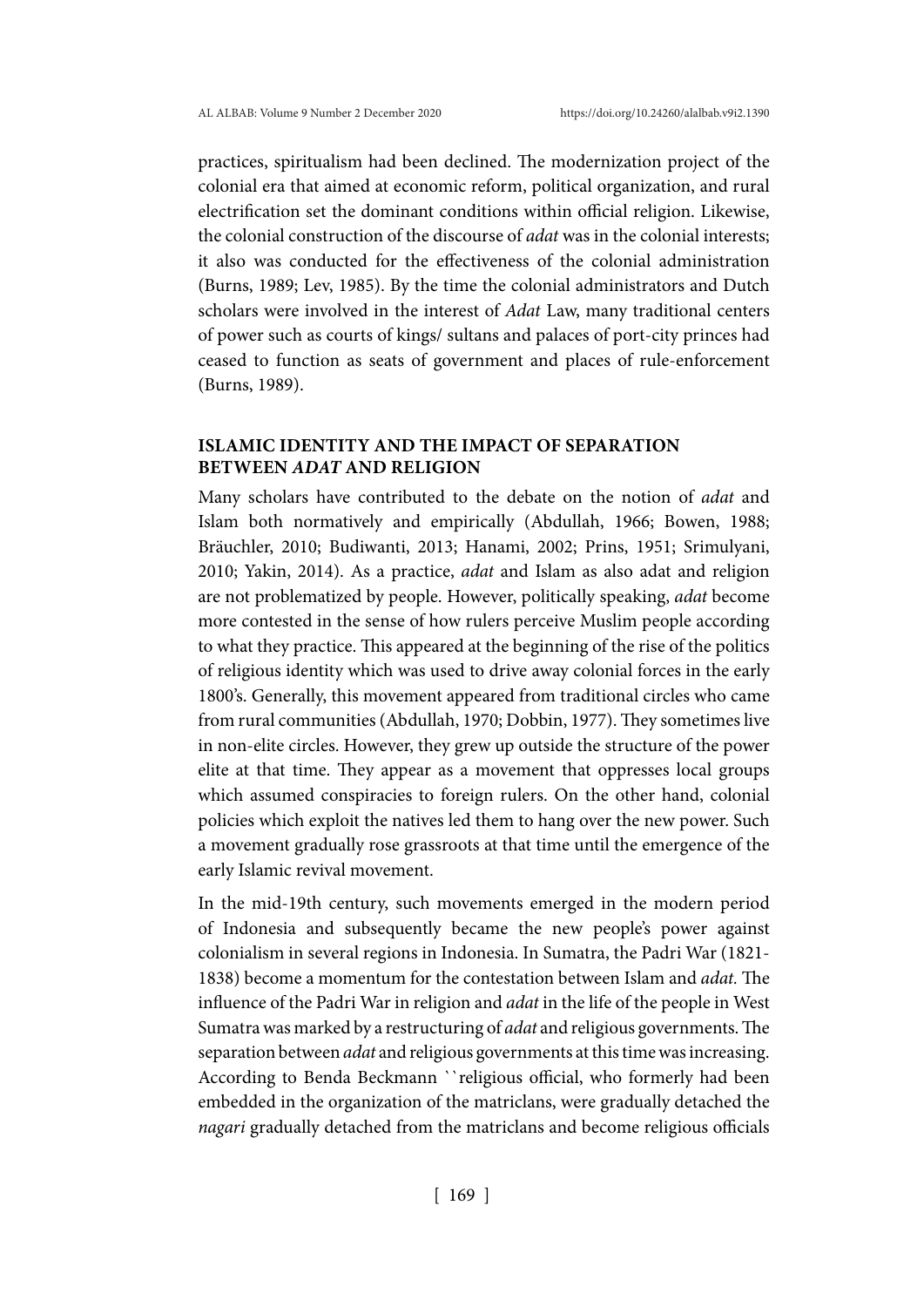of the mosques" (Benda-Beckmann and Benda-Beckmann, 2013). During the period of the struggle for independence, from 1945 to 1949, power within the *nagari* shifted again from the *adat* leaders, who had become an essential part of the colonial administrative system, to men primarily belonging to religious parties. The Dutch had previously excluded these leaders from exercising any real political or administrative authority within their communities (Kahin, 1985).

Following this, the strengthening of Islamic identity as part of the forces against colonialism, confirmed the new movement of the people which brought Islamic orthodoxy. In consequence, Dutch administrators consider Islam as a threat to colonial power. Dutch colonists responded through many efforts. In the early 20th century, the Dutch colonialists issued a policy separating Islam and *adat*. Political reasons behind the policy was to respond to rebellions of militant Muslims, based on the advice of Christian Snouck Horgronje. Hurgronje contributed to constructing a mutual relationship with the Muslim society at that time. Based on his research of Muslim Pilgrimage to Mecca, Hurgronje concludes that religion should be separate from *adat*. In his recommendation, Hurgronje stated the threat is not Islam as a religion, but Islam as a political doctrine, both in the form of agitation of local fanatics and in the form of Pan-Islam (Benda, 1958a). As a result of this, Dutch government issued the order to provoke the separation between Islam as political and *adat*  as communal force. Subsequently, the community was polarized between Islamic or religious groups and indigenous or *adat* groups. This separation increasingly influenced people's discourse in the community between *adat* and religion. This led to strong social tensions in the community between Islamic groups and *adat* groups. However, Hurgronje should be appreciated for his effort to provide religious freedom to adhere to people's respective religions. Hurgronje suggested the colonial policy to promote access to education to local communities. Especially religious education (Maarif, 2012). The socalled "the twin politics" of tolerance and hostility finally had to go hand in hand with Dutch assistance to, and Dutch support for social elements. These elements were little under the influence of Islamic fanaticism, *adat* leaders and rulers outside Java, and the *Priyayi* elite in Java.

The emergence of religious-based institutions participated in responding to the birth of religious contestation in the public sphere in Indonesia. In the early 20th century, Western education developed, but so did modern religious schools (Kato, 1982). At this time, the spirit of Dutch Ethical Policy that provided an opportunity for the establishment of religious education, had an impact on efforts to mainstream religion in the country's dominant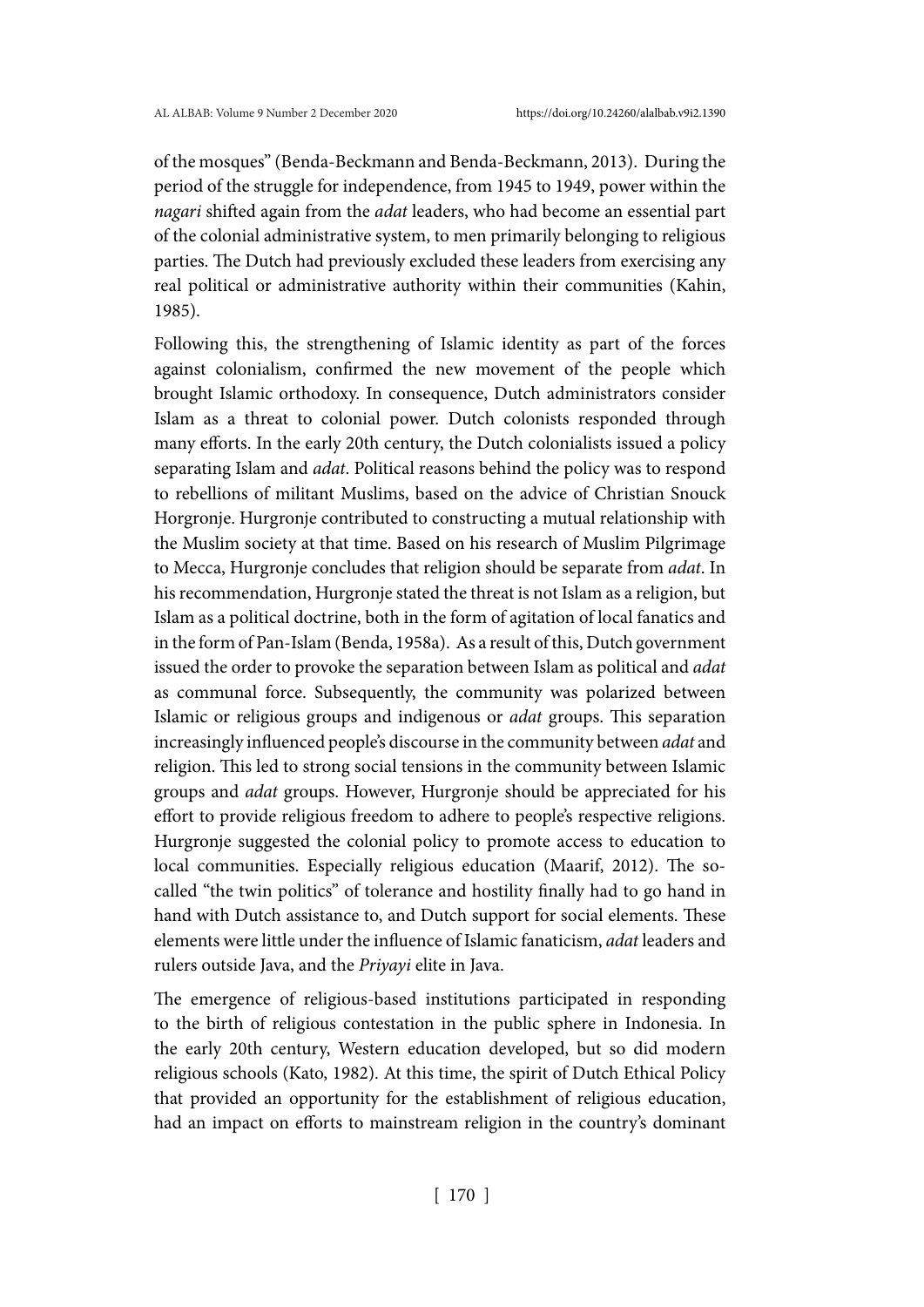practices at that time. This opportunity was well utilized by Islamic scholars to introduce Islam as a strict law and rule. Thus, gradually the community has been able to distinguish which are considered as pure Islamic rules or not. Until the beginning of the 20th century, these strict views encouraged the purification of cases that were considered as custom or "un-Islamic" such as indigenous festivals, visits, homage, preparation of food, and more (Feillard, 2011). Religious communities with a modern, orthodox and puritan religious orientation generally consider *adat* as a cultural tradition that could contaminate the pure religion, but religious communities that have traditionalcontextual religious orientations tend to accept *adat* not contradictory to the principles of religious teachings. *Adat* enriches religions (Maarif, 2017a; Ropi, 2017). Such polarization strengthens and impacts many social aspects of Indonesian people in general.

In this regard, the dominant discourse of Islam also impacts on other dominant religion such as Christianity. To follow this, it can be relatively considered that Islam and Christianity are the two religions that dominated the population of Indonesia in this early foundational period. These non-religious citizens who were *adat* people became the target of Islamization and also Christian missionaries (Hefner and Horvatich, 1997). The contestation of the traditional and modernist groups on religious discourse in this period has increasingly marginalized *adat.* This also led to Islam and Christianity becoming more powerful that *adat* in practice. Thus, these new ideas and teachings dominate the discourse about religion, while *adat* was seen merely as an antiquated element or tradition. When religion dominantly colored the contestation between religious groups, many religious institutions emerged at that time. According to Deliar Noer, the establishment of some modernist Islamic organizations such as Serikat Islam and Muhammadiyah indicated this. On the other hand, as a reaction to the emergence of the Islamic modernist movement, several new organizations were established, such as the Nahdlatul Ulama (Noer, 1982). Deliar Noer also identified several symptoms of the dominance of the Islamists represented by Modernist Islam and Traditionalist Islam (Noer, 1982). Furthermore, it seems to me that such a polarization is between Islam as a religious organization and *adat* as an indigenous organization. Here, the establishment of these religious organizations is essentially as a response to *adat* as traditional institution at that time.

I argue that the presence of socio-religious movements in this period targeted indigenous people. Islamic circles that did not have access to political action resulted in the concentration of religious movements that were more focused on the process of Islamization than against the colonial resistance. Here,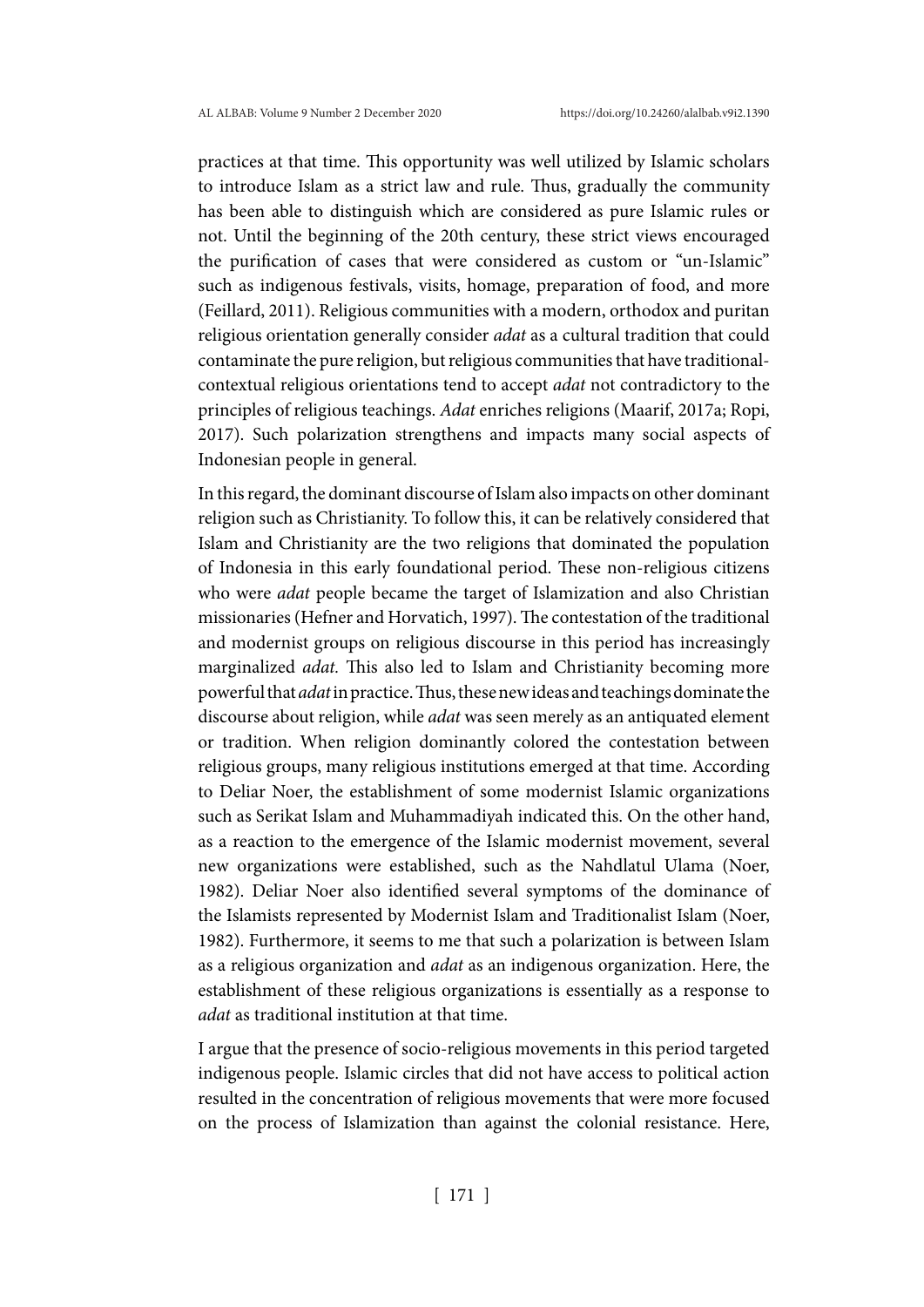Ricklefs identifies several efforts from mainstream Islamic organizations such as those played by Muhammadiyah and Nahdlatul Ulama who play a role in the Islamization process (Ricklefs, 2012). These organizations were born as a manifestation of religious revival in the space of Indonesian civil society. To some extent, this movement has its own characteristics in their background. In 1912, Muhammadiyah which was called the reformist movement was a group that attempted to purify previous religious heritages such as Hinduism, Buddhism, and all practices that are considered pre-Islamic. At the same time, it also emerged as a reaction to the spirit of Christianization targeting the group (Shihab, 1998). At the same time, the Reformists also proposed to abandon the medieval schools of law (mazhab), mastered by only a few learned scholars. For the letter, Nahdlatul Ulama was established not directly as a form of reaction to western colonialism, but rather, a form of reaction to the ulama movement. In other words, as a reaction to attacks on the mazhab, in 1926, the non-Reformist ulama which was Nahdlatul Ulama created their own organization (Feillard, 2011). As a matter of fact, although it was recognized that these two organizations have different attitudes towards local cultures where traditionalists are considered more accommodative towards local culture, the establishment of the traditionalist in responding to pre-Islamic traditions was still based on Islamic exclusivity.

Based on this backdrop, strengthening the separation of religion from *adat* was not only caused by external factors, such as the colonists aim to modernize indigenous people, but also the role of local actors who contribute to perpetuate the dominant discourse on religious mainstream (Yamin at.al, 2019). This can be seen from the process of Islamization and Christianization carried out by certain groups and organizations that emerged before independence. Referring to this pattern of Dutch Colonial Policy, it can be concluded that religious movement as an religious activity has been supported by the colonial.

Following the colonial period, there was the Japanese occupation which held a different policy towards religion. Dutch politics related to religious issues was inversely proportional to the Japanese policies on religion in that period. Japanese policies were characterized by a more certain policy of *divide et impera* which results in limited redistribution. Japan provided freer access to the realization of Islamic politics at this time. Japan had no doubts about increasing the position of Islam and giving social prestige and implicitly political prestige to its spokespersons in Java, as was the case everywhere in Indonesia. Finally, Islam became so strong. Japanese policies that organized the period and strength of the educated people at that time became an opportunity for Muslims to take part in formulating state policies (Benda, 1958b).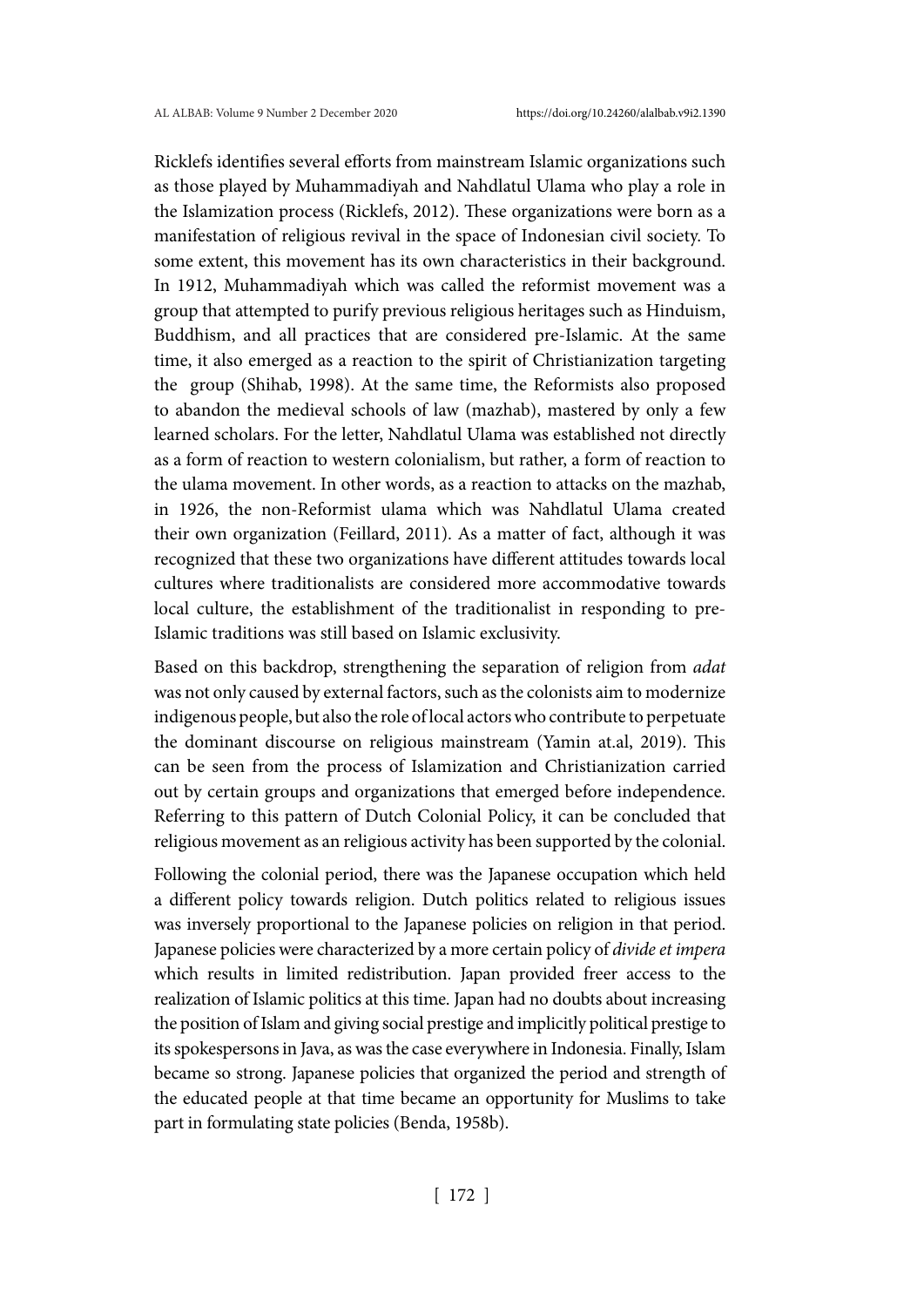The rise of religious organizations further strengthened identity politics at this time. The impact of Japanese politics then gave an opportunity to build affiliation with Islamic and urban leaders again. In the early years of Japanese rule, Masyumi stood as an Islamic organization that was allowed to maintain its identity. I argue these Islamic organizations have had an important role in making policies related to Islamic issues on the island of Java. The discourse about the dominance of religion at this time was getting stronger. The climax was that, towards the time of independence, these religious leaders were increasingly trying to influence the formulation of laws and state constitutions.

The essential category between religion and non-religion dominantly continues to influence State policy. With many regulations on religions, the tension between people who claim to be followers of local traditions increasingly loses its religious dimensions. They continue to be the subject of hegemony in the name of the dominant religion. Religion is a very formal, prescriptive, and normative concept. Consequently, state politics began to distinguish between religious and non-religious groups. The emergence of these dominant authorities tries to classify and categorize what is included with *adat* and not. Religion as an identity strengthened in the period leading up to Indonesian independence. While *Adat* became an important attention from the government policies on legal and cultural aspects, the religious dimension of *Adat* was increasingly marginalized, especially with the issues of many laws governing religion for the citizens. Religion at this time was based on religion in a theological sense that made Islam and Christianity as the standard (Maarif, 2017a). As a result of this, the purification movement flourished in the community. This was followed by the coming of Islamic organizations. Religion began to be discussed specifically in some Indonesian constitutional literature. Religion has become a national issue. Compared to *Adat*, the discourse of religion is more dominant.

## **CONCLUSION**

The construction of *Adat* in colonial Indonesia appeared as an initial attempt that degraded the scope of the meaning of *adat* as secular and unfulfilling of requirements necessary to be a religion. Discursively, *adat* in the colonial period also showed that the concept of *adat* is constantly developing. *Adat* began as a marker of the intervention of many powers which subsequently disposed of religious aspects of practices of *adat* people. The construction of Dutch Colonial Administrators regarding *adat* (different from those that developed in the community) illustrate that *adat* was an animist culture that needed to be transformed into religion and modernized. That was the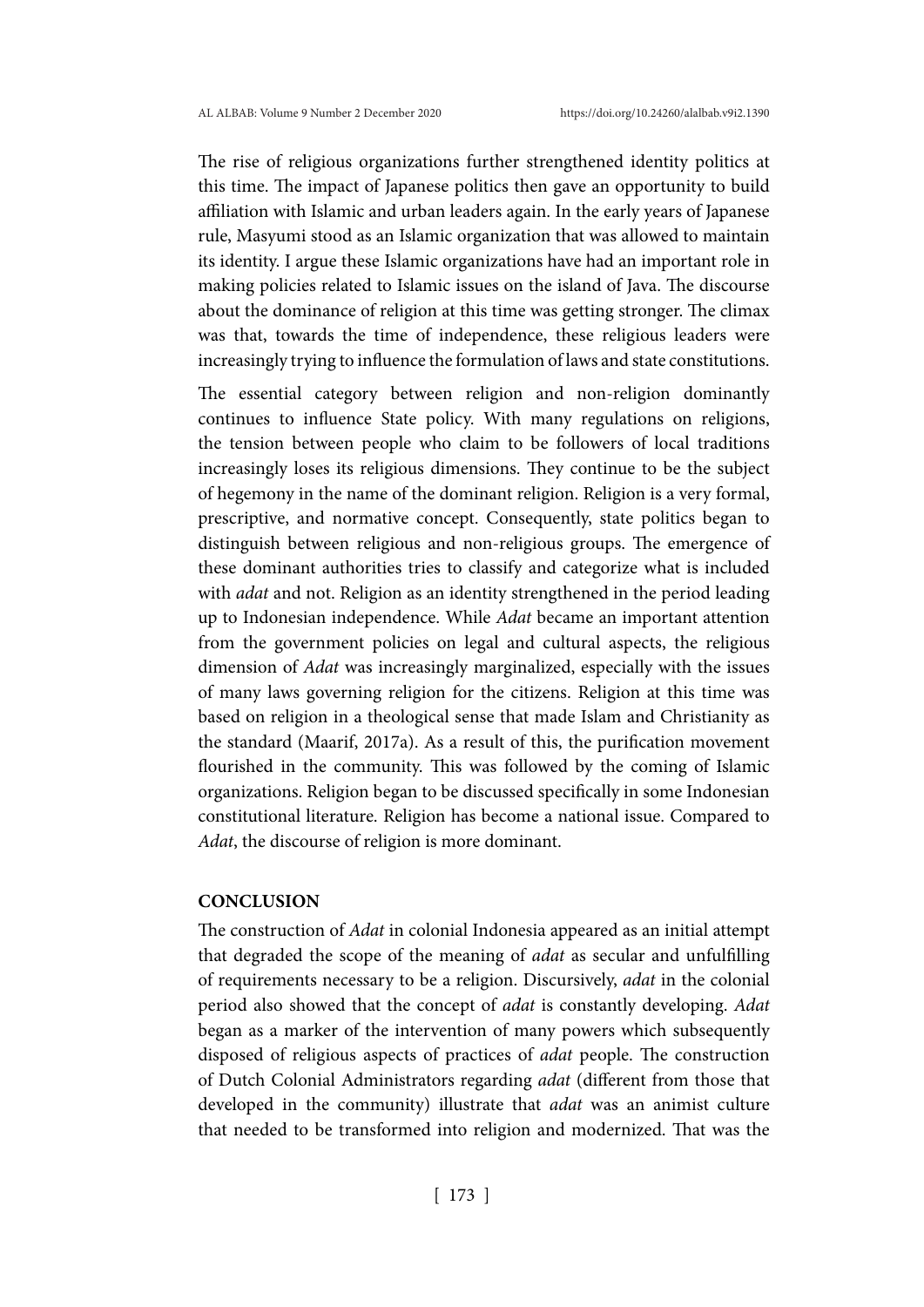beginning of the idea of the separation between people practices including *adat* which is regarded as an 'old' traditional practice. Colonialism tried to govern the people through policies.

The idea of modernity as the root of western colonialism penetrated into many aspects of life for the people. For example, there were policies such as Liberal Policy and Ethical Policy that initiated the idea of universalizing the western concept of religion for the people in the colonies. In particular, the world religion paradigm which was the dominant idea,used to define the practice of the people and asking for *adat* to be modernized. That was because of the emerging idea of animism which regards *adat* as primitive, tribal, and uncivilized. On one hand, *adat* is supposed in terms of customary laws. Under the influence of the world religious paradigm, many colonial administrators consider *adat* peoples as an object to be developed in terms of modernity. In a political aspect, *adat* became the arena of power contestation used by various levels of power, including the Dutch Colonial Administrators, local elite, and dominant society to perpetuate its power in their circles. In the context of Islam, *adat* is considered different from Islam. *Adat* is regarded as an old tradition that was inherently socially embedded before Islam. So, at this time, Islam was always opposed to *adat*.

#### **BIBLIOGRAPHY**

- Abdullah, T. (1966). Adat and Islam: An Examination of Conflict in Minangkabau. *Indonesia*, *2*, 1–24.
- -----, (1970). *Schools and Politics: The Kaum Muda Movement in (1927-1933)* (Doctoral Dissertation). Cornell University.
- Aragon, L. (2003). Missions and omissions of the supernatural: Indigenous cosmologies and the legitimisation of religion' in Indonesia. *Anthropological Forum*, *13*(2), 131–140. https://doi. org/10.1080/0066467032000129798
- Asad, T. (1993). *Genealogies of Religion: Discipline and Reasons of Power in Christianity and Islam*. Baltimore: Johns Hopkins University Press.
- Benda-Beckmann, F. Von, & Benda-beckmann, K. Von. (2013). *Political and Legal Transformations of an Indonesia Polity: The Nagari from Colonisation to Decentralisation*. St Ives plc: Cambridge University Press.
- Benda, H. J. (1958a). Christiaan Snouck Hurgronje and the Foundations of Dutch Islamic Policy in Indonesia. *The Journal of Modern History*, *30*(4), 338–347.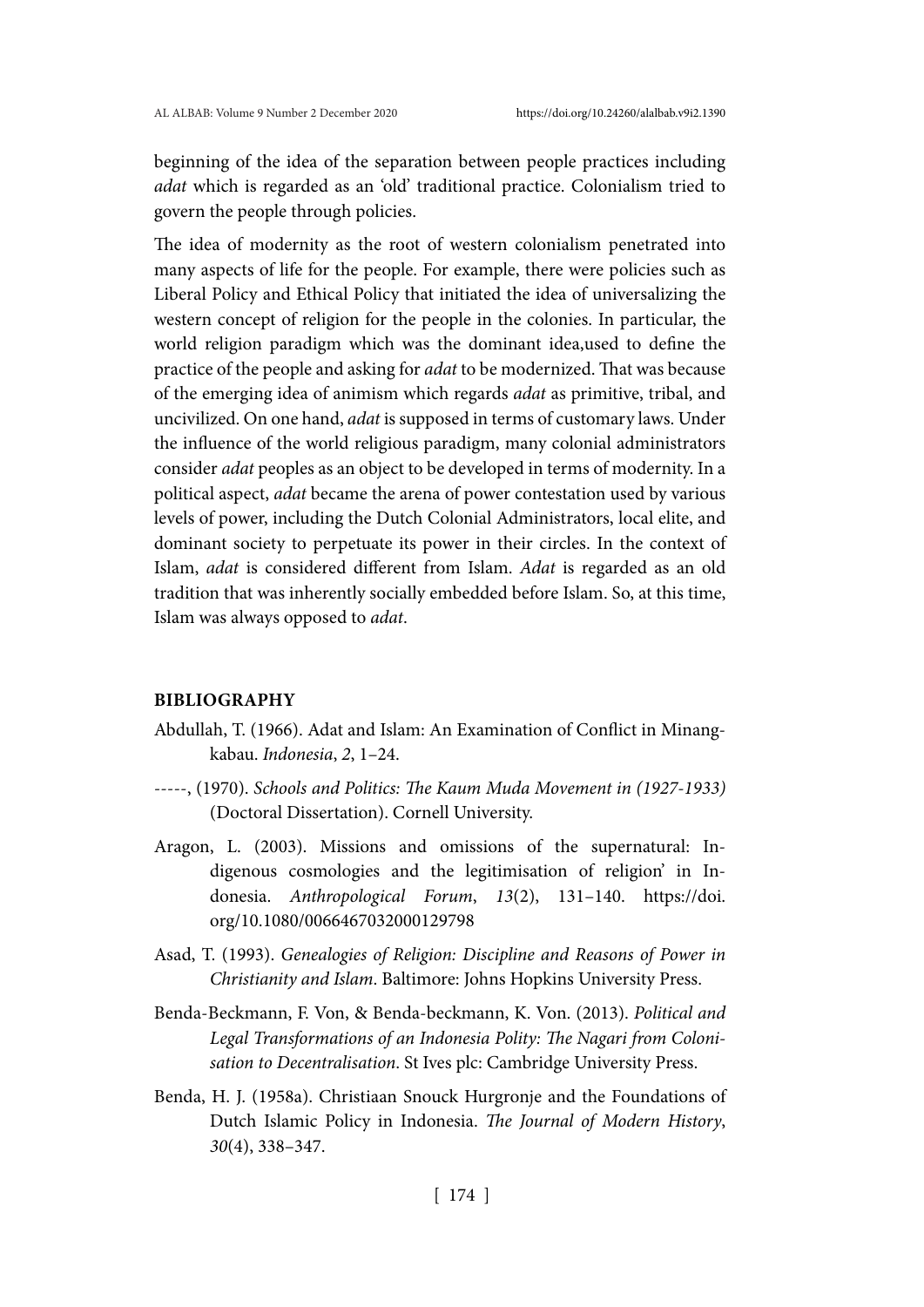- -------, (1958b). *The Crescent and The Rising Sun*. The Hague: W. van Hoeve Ltd.
- Berg, L. W. C. Van Den. (1892). *De afwijkingen van het mohammedaansche familie- en erfrecht op Java en Madoera*. The Hague: Martinus Nijhoff.
- Bowen, J. (2003). *Islam, Law and Equality in Indonesia*. Cambridge: Cambridge University Press.
- Bowen, J. R., & Bowen, J. R. (1988). The Transformation of an Indonesian Property System: "Adat, "Islam, and Social Change in the Gayo Highlands. *American Ethnologist*, *15*(2), 274–293. Retrieved from https:// www.jstor.org/stable/644757 the transformation
- Bräuchler, B. (2010). Integration and exclusion: Islam adat in Central Moluccas. *Indonesia and the Malay World*, *38*(110), 65–93. https://doi. org/10.1080/13639811003665413
- Budiwanti, E. (2013). Adat, Islam, and Dakwah Movement in Bayan, North Lombok. *Heritage of Nusantara*, *2*(1), 73–92.
- Burns, P. (1989). The Myth of adat. *Journal of Legal Pluralism and Unofficial Law*, *21*(28), 1–127. https://doi.org/10.1080/07329113.1989.10756409
- Crawfurd, J. (1820). *History of the Indian Archipelago: Containing an Account of the Manners, Arts, Languages, Religions, Institutions, and Commerce of Its Inhabitants* (Vol. II). Edinburgh: George Ramsay & Co.
- Dijck, C. van. (1984). Islam and Socio-Political Conflicts in Indonesian History. *Social Compass*, *31*(1), 5–25. https://doi. org/10.1177/003776868403100101
- Dobbin, C. (1977). Economic Change in Minangkabau as a Factor in the Rise of Padri Movement, 1784-1830. *Indonesia*, *23*, 1–38.
- Feillard, A. (2011). The Constrained place of local tradition: the discourse of Indonesian Traditionalist Ulama in the 1930s. In *The Politics of Religion in Indonesia: Syncretism, Orthodoxy, and Religious Contentions in Java and Bali*. New York: Routledge.
- Furnivall, J. S. (1944). *Netherlands India: A Study of Plural Economy*. Cambridge: Cambridge University Press.
- Gouda, F. (1995). *Dutch Culture Overseas: Colonial Practice in the Netherland Indies, 1900-1942*. Amsterdam: Amsterdam University Press.
- Gouda, F., & Zaalberg, T. B. (2002). *American Visions of the Netherlands East Indies/Indonesia: US Foreign Policy and Indonesian Nationalism, 1920- 1949*. Amsterdam: Amsterdam University Press.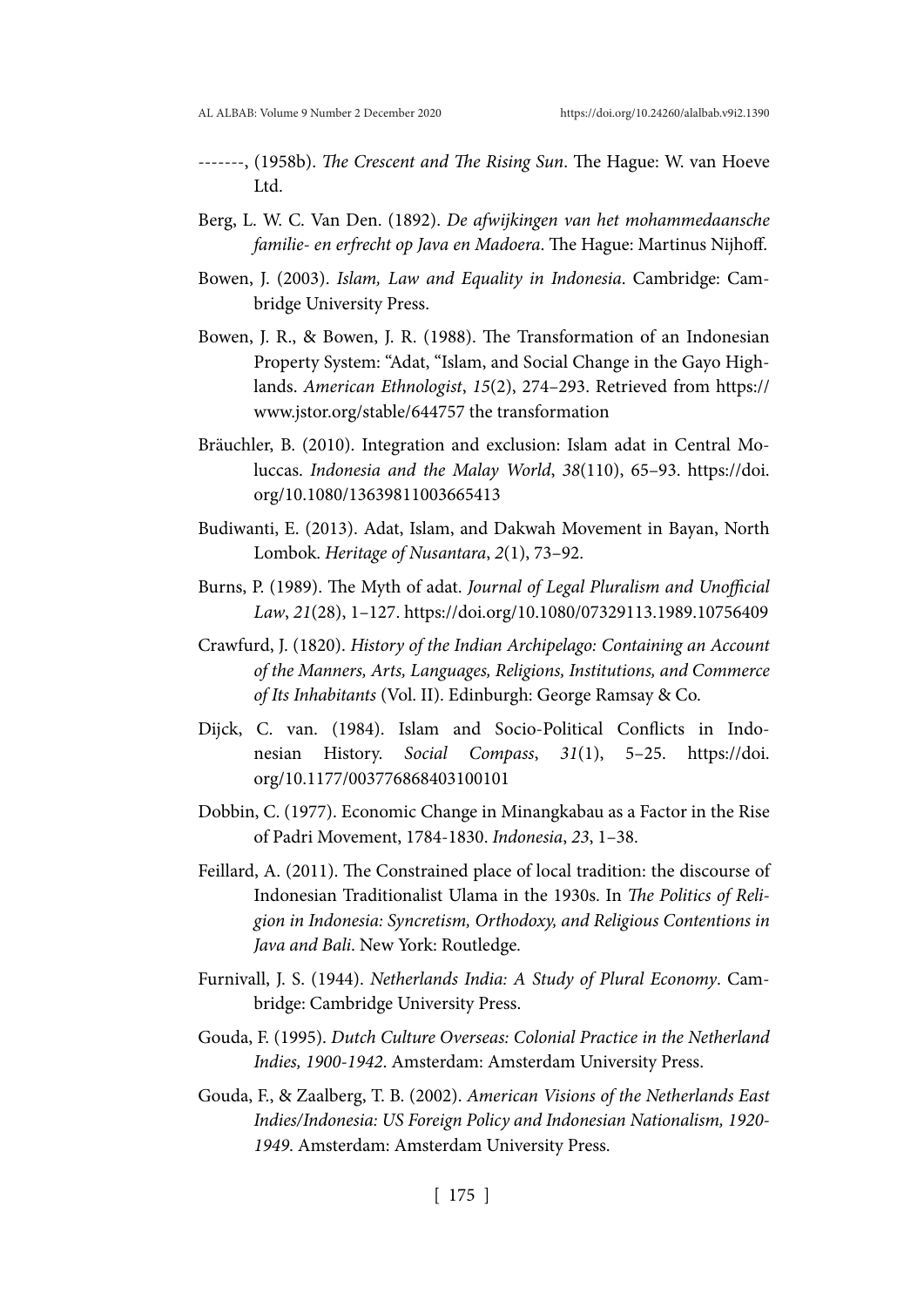Haar, B. Ter. (1962). *Adat Law in Indonesia*. Djakarta: Bhratara.

- Hanami, M. (2002). *Gender in a Rural Malay Community: Between Adat and Islam* (Doctoral Dissertation). University of California. https://doi. org/10.16953/deusbed.74839
- Hefner, R. W. (1997). Islam in an Era of Nation-States: Politics and Religious Renewal in Muslim Southeast Asia. In R. W. Hefner & P. Horvatich (Eds.), *Islam in an Era of Nation-States: Politics and Religious Renewal in Muslim Southeast Asia* (pp. 3–42). Honolulu: University of Hawaii Press.
- Jones, T. (2013). *Culture, Power and Authoritarianism in the Indonesian State: Cultural Policy across the Twentieth Century to the Reform Era*. Leiden: Koninklijke.
- Kahin, A. (Ed.). (1985). Regional dynamics of the Indonesian Revolution: unity from diversity. In *Regional dynamics of the Indonesian Revolution: unity from diversity*. Hawaii: University of Hawaii Press.
- Kato, T. (1982). *Matriliny and Migration: Evolving Minangkabau Traditions in Indonesia*. Ithaca: Cornell University Press.
- Kodoth, P. (2002). *Framing Custom, Directing Practices: Authority, Property and Matriliny Under Colonial Law in Nineteenth Century Malabar*. *Working Paper*.
- Kruyt, A. (1906). *Het Animisme in de Indische Archipel*. The Hague: Martinus Nijhoff.
- Lev, D. S. (1985). Colonial Law and the Genesis of the Indonesian State. *Indonesia*, *40*(40), 57–74.
- Maarif, S. (2012). *Dimensions of Religious Practice: The Ammatoans of Sulawesi, Indonesia* (Doctoral Dissertation). Arizona State University.
- ------, (2017a). Meninjau Ulang Definisi Agama, Agama Dunia, dan Agama Leluhur. In I. Ali-Fauzi, Z. A. Bagir, & I. Rafsadi (Eds.), *Kebebasan, Toleransi dan Terorisme* (pp. 13–47). Jakarta: PUSAD Paramadina.
- Maarif, S. (2017b). *Pasang Surut Rekognisi Agama Leluhur dalam Politik Agama di Indonesia*. Yogyakarta: CRCS UGM.
- Marsden, W. (1811). *History of Sumatra* (II). London: Thomas Payne and Son.
- Niel, R. Van. (1960). *The Emergence of the Modern Indonesian Elite*. The Hague: W. van Hoeve Ltd.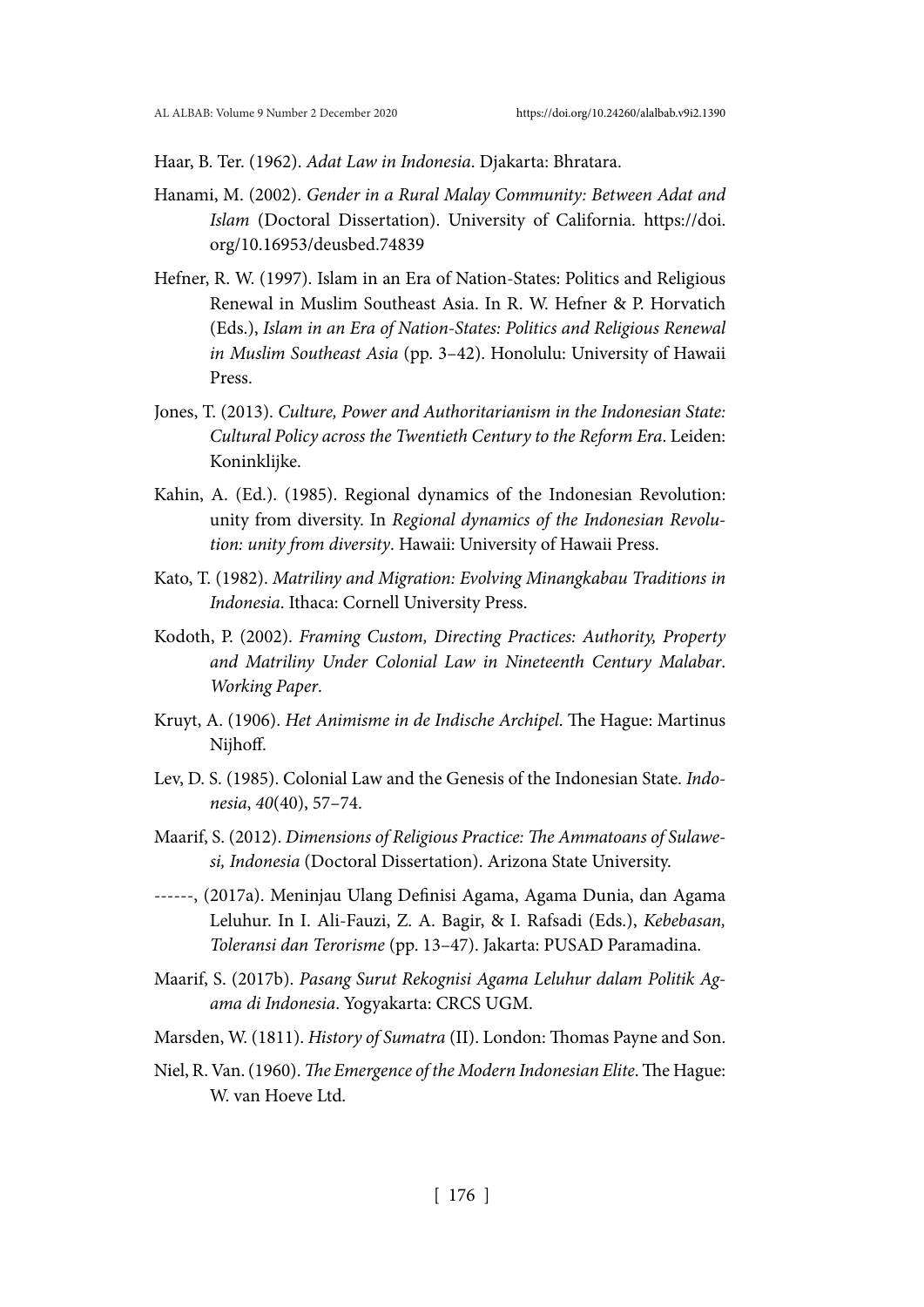- Noer, D. (1982). *Gerakan Moderen Islam di Indonesia 1900-1942*. Jakarta: LP3ES.
- Pati, R., & Ma'arif, S. (2016). Revealing the Mystery of Death in Adat: A Factual Study of Sudden Death in Kedang. *Al-Albab, 5*(1), 141 - 150. doi:https://doi.org/10.24260/alalbab.v5i1.374
- Pires, T. (1944). *Suma Oriental*. London: Printed for the Hakluyt Society.
- Prins, J. (1951). Adatlaw and Muslim Religious Law in Modern Indonesia: An Introduction. *Die Welt Des Islams*, *1*(4), 283–300.
- Prasojo, Z. (2013). INDIGENOUS COMMUNITY, CUSTOMARY LAW AND MULTICULTURALISME IN INDONESIA. *Al-Albab, 2*(1). doi:https://doi.org/10.24260/alalbab.v2i1.26
- R. Supomo. (1982). *Sejarah Politik Hukum Adat* (Vol. I). Jakarta Pusat: P.T. Pradnya Paramita.
- Rachman, N. F. (2011). *The Resurgence of Land Reform Policy and Agrarian Movements in Indonesia* (Doctoral Dissertation). University of California, Berkeley.
- Raffles, S. T. S. (1830). *The History of Java*. London: John Murray, Albemarle Street.
- Richard King. (2001). *Orientalism and Religion*. London and New York: Routledge. https://doi.org/10.1006/reli.2000.0252
- Ricklefs. (2012). *Islamization and Its Opponents in Java: A Political, Social, Cultural and Religious History, C. 1930 to the Present*. PU: University of Hawaii Press.
- Risa, A. (2014). Rulers, Adat and Religion: The Impact of Dutch Rule on Ideas regarding Religion among the Toraja People. *The Memoirs of the Toyo Bunko*, *72*, 161–177.
- Ropi, I. (2017). *Religion and Regulation in Indonesia*. Singapore: Palgrave Macmillan. https://doi.org/10.1007/978-981-10-2827-4
- Schrauwers, A. (2000). *Colonial 'Reformation'in the Highlands of Central Sulawesi, Indonesia, 1892-1995*. Toronto: University of Toronto Press.
- Shihab, A. (1998). *Membendung Arus: Respons Gerakan Muhammadiyah terhadap Penetrasi Misi Kristen di Indonesia*. Bandung: Mizan.
- Smith, W. C. (1962). *The Meaning and the End of the Religion*. London: Mentor Books.